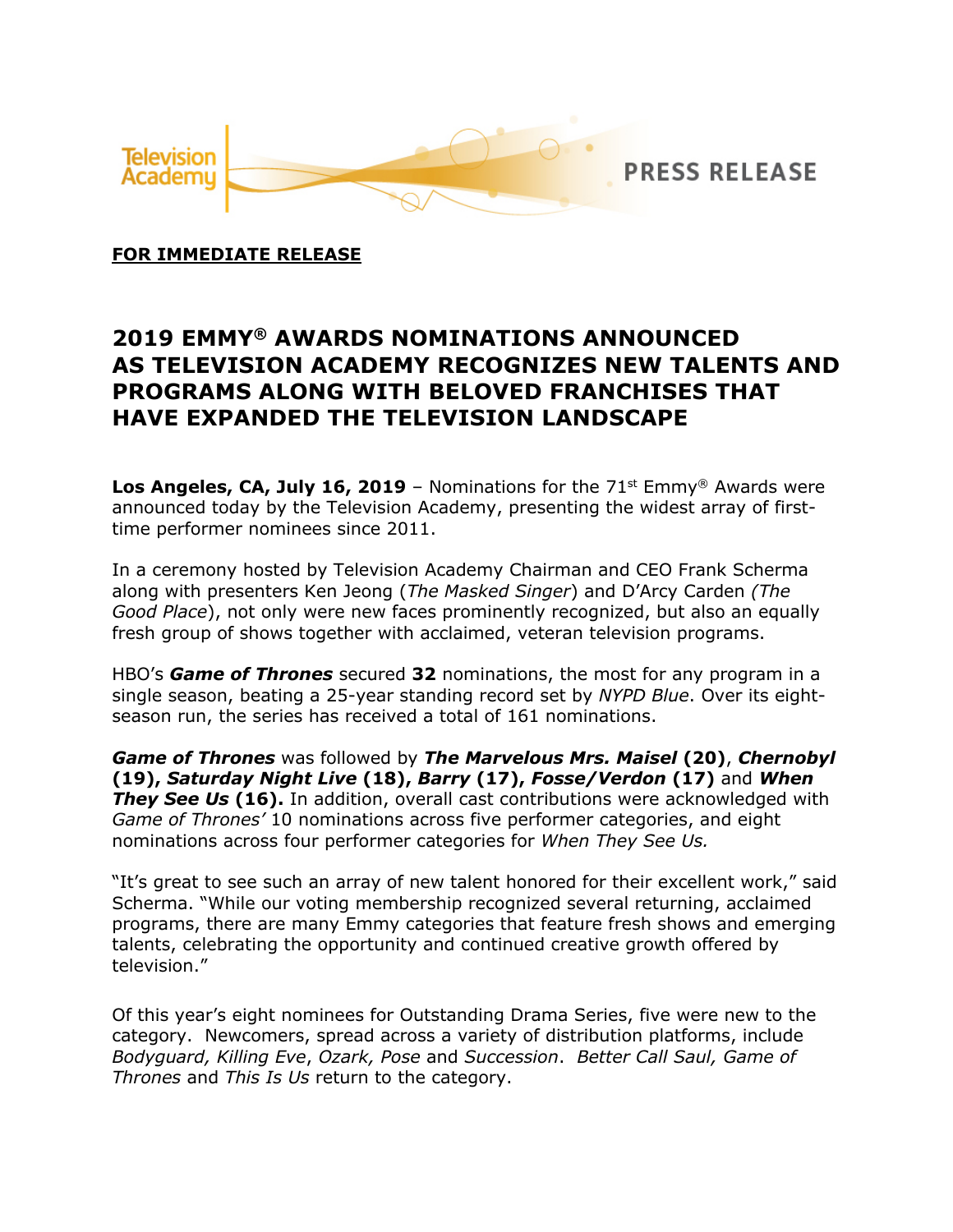Among this year's seven Outstanding Comedy Series nominees, there are four first timers representing a wide range of storytelling. *Fleabag, The Good Place* and *Schitt's Creek,* along with freshman show *Russian Doll,* join returning hits *Barry*, *The Marvelous Mrs. Maisel* and *Veep*.

Emilia Clarke, Mandy Moore, Jodie Comer and Laura Linney received their first Lead Actress in a Drama Series nominations, joined by returning nominees Robin Wright and Sandra Oh, and previous Emmy winner Viola Davis. Lead Actor in a Drama Series nominees Kit Harington and Billy Porter are new to the category, joining previous category winner Sterling K. Brown and returning nominees Milo Ventimiglia, Jason Bateman and Bob Odenkirk.

Michael Douglas and Eugene Levy are new to the Lead Actor in a Comedy Series category and join previous nominees Don Cheadle, Anthony Anderson and Ted Danson, along with last year's category winner Bill Hader. Nominees for Lead Actress in a Comedy Series include first-time Emmy nominees (in this category) Natasha Lyonne, Catherine O'Hara and Phoebe Waller-Bridge, who join previous category nominee Christina Applegate, last year's winner Rachel Brosnahan and 11 time Emmy winner Julia Louis-Dreyfus.

Other first-time performer nominations include Amy Adams, Anthony Carrigan, Gwendoline Christie, Sian Clifford, Paul Dano, Benicio del Toro, Hugh Grant, Michael McKean, Kumail Nanjiani, Chris O'Dowd, Rosamund Pike, Sam Rockwell, Kristin Scott Thomas, Rufus Sewell, Stellan Skarsgård, Sophie Turner, Emily Watson and Michelle Williams among a long list of distinguished and beloved performers.

Other multiple nominees across different properties include: six-time Emmy winner James Corden secured nominations in multiple categories, including Outstanding Host For A Reality Or Competition Program (*The World's Best*) and for his work on *Carpool Karaoke* and *The Late Late Show with James Corden* franchises; Sandra Oh (*Killing Eve*, *Saturday Night Live*); RuPaul (*RuPaul's Drag Race, RuPaul's Drag Race: Untucked*); Patricia Arquette (*Escape at Dannemora*, *The Act*); Adam Sandler (*Saturday Night Live*, *Adam Sandler: 100% Fresh*); as well as first-time nominee Fiona Shaw (*Killing Eve, Fleabag*). First-time nominee Marie Kondo received two nominations for *Tidying Up With Marie Kondo*. Ava DuVernay was nominated for Outstanding Writing and Outstanding Directing for *When They See Us.*

Leading the nominations in totals by platform were HBO (137), Netflix (117), and NBC (58).

Nomination rosters will be finalized from July 16 to July 30, 2019. The rosters may be revised in cases where names or titles are incorrect, or appeals for changes including the addition or removal of names—are approved by the Primetime Emmy Awards Committee. Producer eligibility is based primarily on title. The nominees in certain program categories will be announced later this month. Final-round online voting begins August 15, 2019.